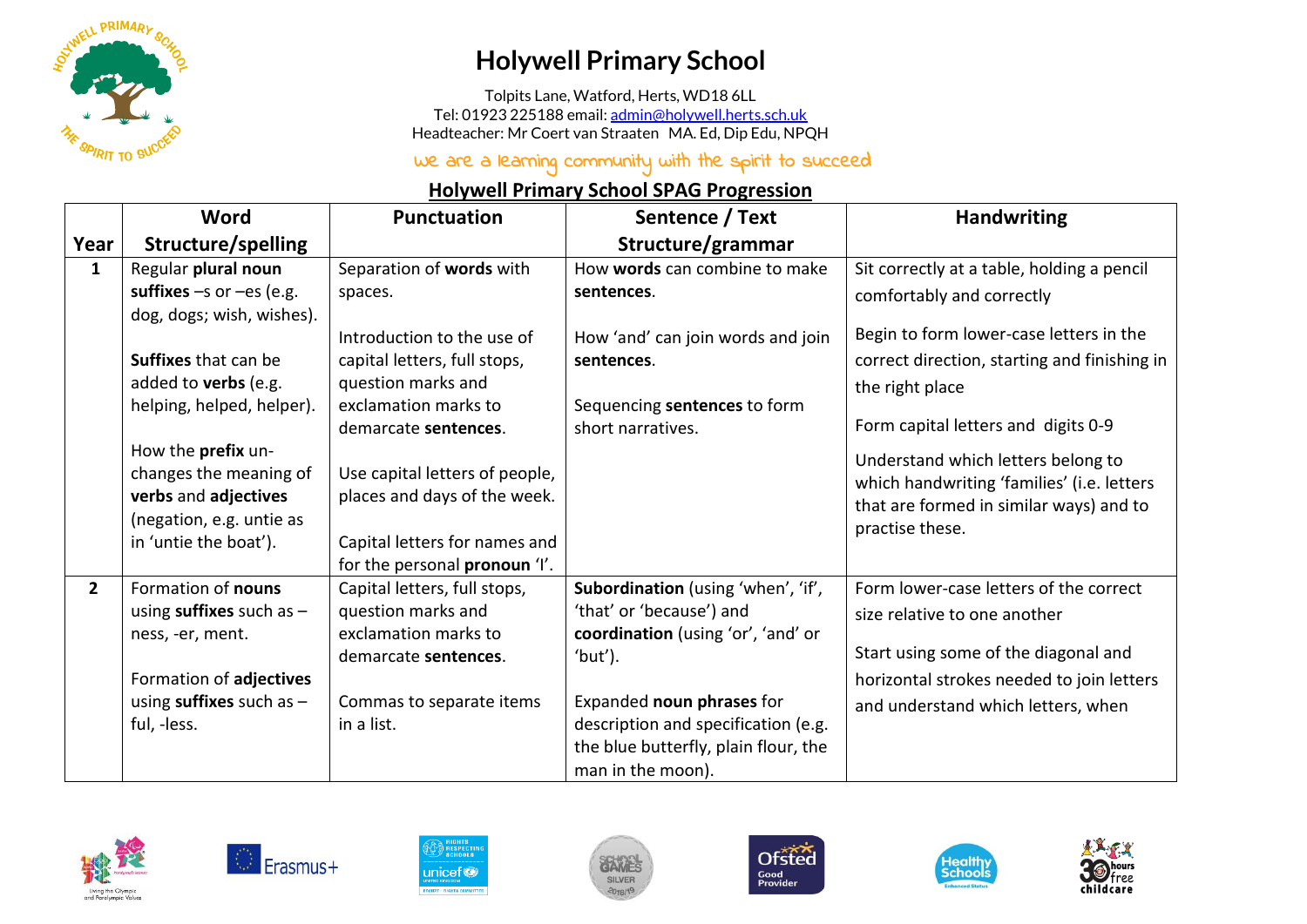|                         | Use of the suffixes -er    | Apostrophes to mark          |                                       | adjacent to one another, are best left                             |
|-------------------------|----------------------------|------------------------------|---------------------------------------|--------------------------------------------------------------------|
|                         | and -est to form           | contracted forms in spelling | Sentences with different form:        | unjoined                                                           |
|                         | comparisons of             | (e.g. can't).                | statement, question, exclamation,     |                                                                    |
|                         | adjectives and adverbs.    |                              | command.                              | Write capital letters and digits of the                            |
|                         | Add -ly to turn            |                              |                                       | correct size, orientation and relationship                         |
|                         | adjectives into adverbs.   |                              | The consistent use of present         | to one another and to lower case letters                           |
|                         |                            |                              | tense versus past tense               |                                                                    |
|                         |                            |                              | throughout texts.                     | Use spacing between words that reflects<br>the size of the letters |
|                         |                            |                              | Use of the <b>continuous</b> form of  |                                                                    |
|                         |                            |                              | verbs in the present and past         |                                                                    |
|                         |                            |                              | tense to mark actions in progress     |                                                                    |
|                         |                            |                              | (e.g. she is drumming, he was         |                                                                    |
|                         |                            |                              | shouting).                            |                                                                    |
|                         |                            |                              |                                       |                                                                    |
|                         |                            |                              |                                       |                                                                    |
|                         |                            |                              |                                       |                                                                    |
| $\overline{\mathbf{3}}$ | Formation of nouns         | Introduction to speech       | Expressing time and cause using       | Year 3 and 4                                                       |
|                         | using a range of prefixes, | marks (inverted commas) to   | conjunctions (e.g. when, before,      |                                                                    |
|                         | such as super-, anti-,     | punctuate direct speech.     | after, while, because, if, although), | Use the diagonal and horizontal strokes                            |
|                         | auto-.                     |                              |                                       | that are needed to join letters and                                |
|                         |                            |                              | adverbs (e.g. then, next, soon, so)   | understand which letters, when adjacent                            |
|                         | Use of determiners 'a' or  |                              | or                                    | to one another, are best left unjoined                             |
|                         | 'an' according to          |                              |                                       |                                                                    |
|                         | whether the next word      |                              | prepositions (e.g. before, after,     | Increase the legibility, consistency and                           |
|                         | begins with a consonant    |                              | during, in, because of).              | quality of their handwriting, e.g. by                              |
|                         | or a vowel (e.g. a rock,   |                              |                                       | ensuring that the downstrokes of letters                           |
|                         | an open box).              |                              | Introduction to paragraphs as a       | are parallel and equidistant; that lines of                        |
|                         |                            |                              |                                       |                                                                    |
|                         |                            |                              | way to group related material.        | writing are spaced sufficiently so that the                        |
|                         | Word families based on     |                              |                                       | ascenders and descenders of letters do                             |
|                         | common words(solve /       |                              | Headings and sub-headings to aid      | not touch.                                                         |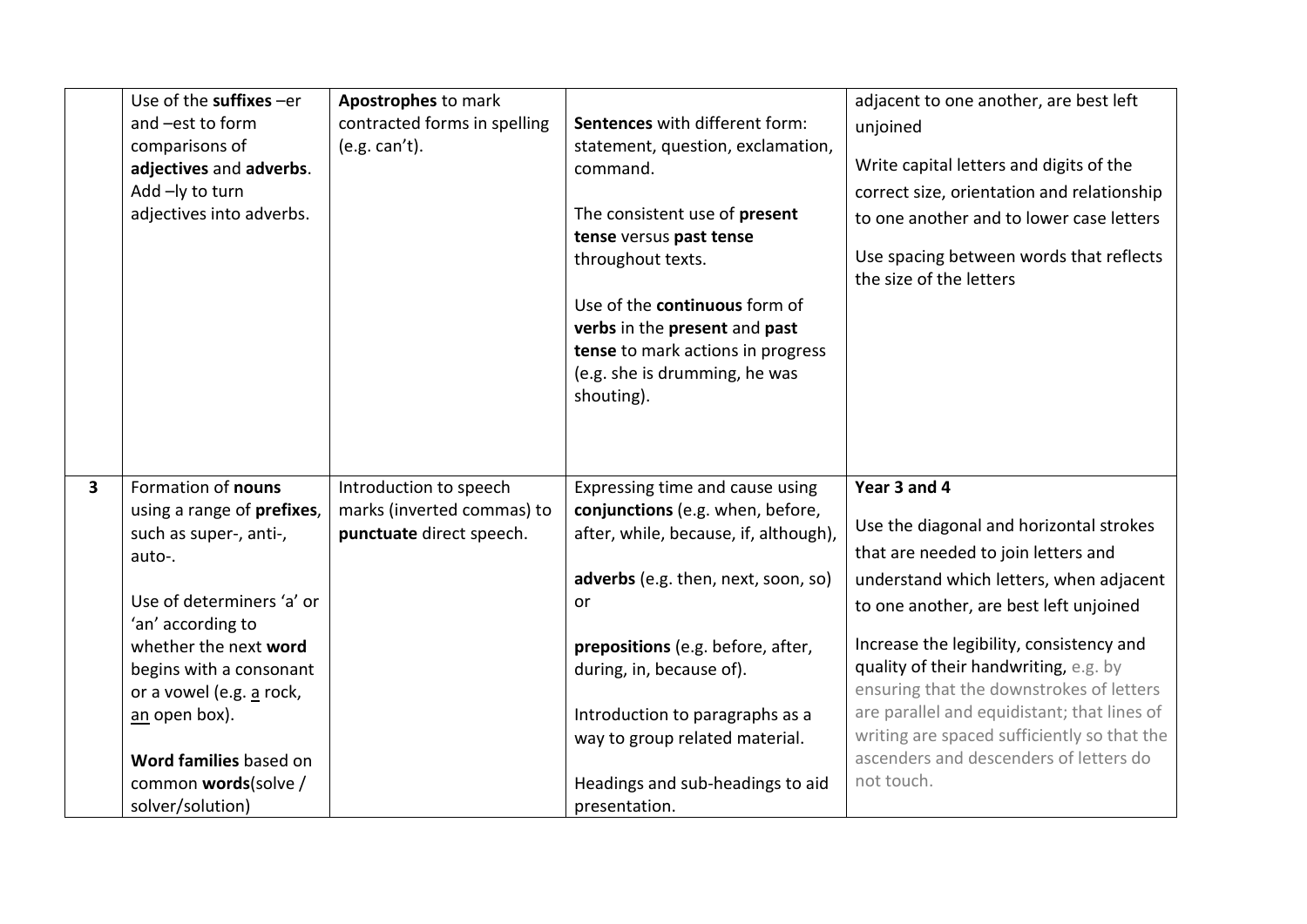|   |                                                                                                           |                                                                                                      | Use of the perfect form of verbs<br>to mark relationships of time and<br>cause (e.g. I have written it down<br>so we can check what he said. |                                                       |
|---|-----------------------------------------------------------------------------------------------------------|------------------------------------------------------------------------------------------------------|----------------------------------------------------------------------------------------------------------------------------------------------|-------------------------------------------------------|
| 4 | The grammatical<br>difference between<br>plural and possessive -s.                                        | Use of speech marks<br>(inverted commas) to<br>punctuate direct speech.                              | Appropriate choice of pronoun or<br>noun within and across sentences<br>to avoid ambiguity and repetition.                                   |                                                       |
|   | <b>Standard English forms</b><br>for verb inflections<br>instead of local spoken<br>forms (e.g. 'we were' | Apostrophes to mark<br>singular and plural<br>possession (e.g. the girl's<br>name, the boys' boots). | <b>Fronted adverbials.</b><br>Later that day, I heard the bad<br>news.                                                                       |                                                       |
|   | instead of 'we was', or 'I<br>did' instead of 'I done').                                                  | Use of commas after<br>fronted adverbials (e.g.<br>Later that day, I heard the                       | Use of paragraphs to organise<br>ideas around a theme.<br>Noun phrases expanded by the                                                       |                                                       |
|   |                                                                                                           | bad news.)                                                                                           | addition of modifying adjectives,<br>nouns and preposition phrases<br>(e.g. the teacher expanded to:                                         |                                                       |
|   |                                                                                                           |                                                                                                      | the strict maths teacher with curly<br>hair)                                                                                                 |                                                       |
| 5 | Converting nouns or<br>adjectives into verbs<br>using suffixes (e.g. -ate,                                | Brackets, dashes or commas<br>to indicate parenthesis.                                               | Relative clauses beginning with<br>'who', 'which', 'where', 'why' or<br>'whose'.                                                             | Year 5 and 6                                          |
|   | $-ise, -ify).$                                                                                            | Use of commas to clarify<br>meaning or avoid ambiguity.                                              | Indicating degrees of possibility                                                                                                            | Write legibly, fluently and with<br>increasing speed. |
|   | Verb prefixes (e.g. dis-,<br>de-, mis-, over-, and re-).                                                  |                                                                                                      | using modal verbs (e.g. might,<br>should, will, must) or adverbs (e.g.<br>perhaps, surely).                                                  |                                                       |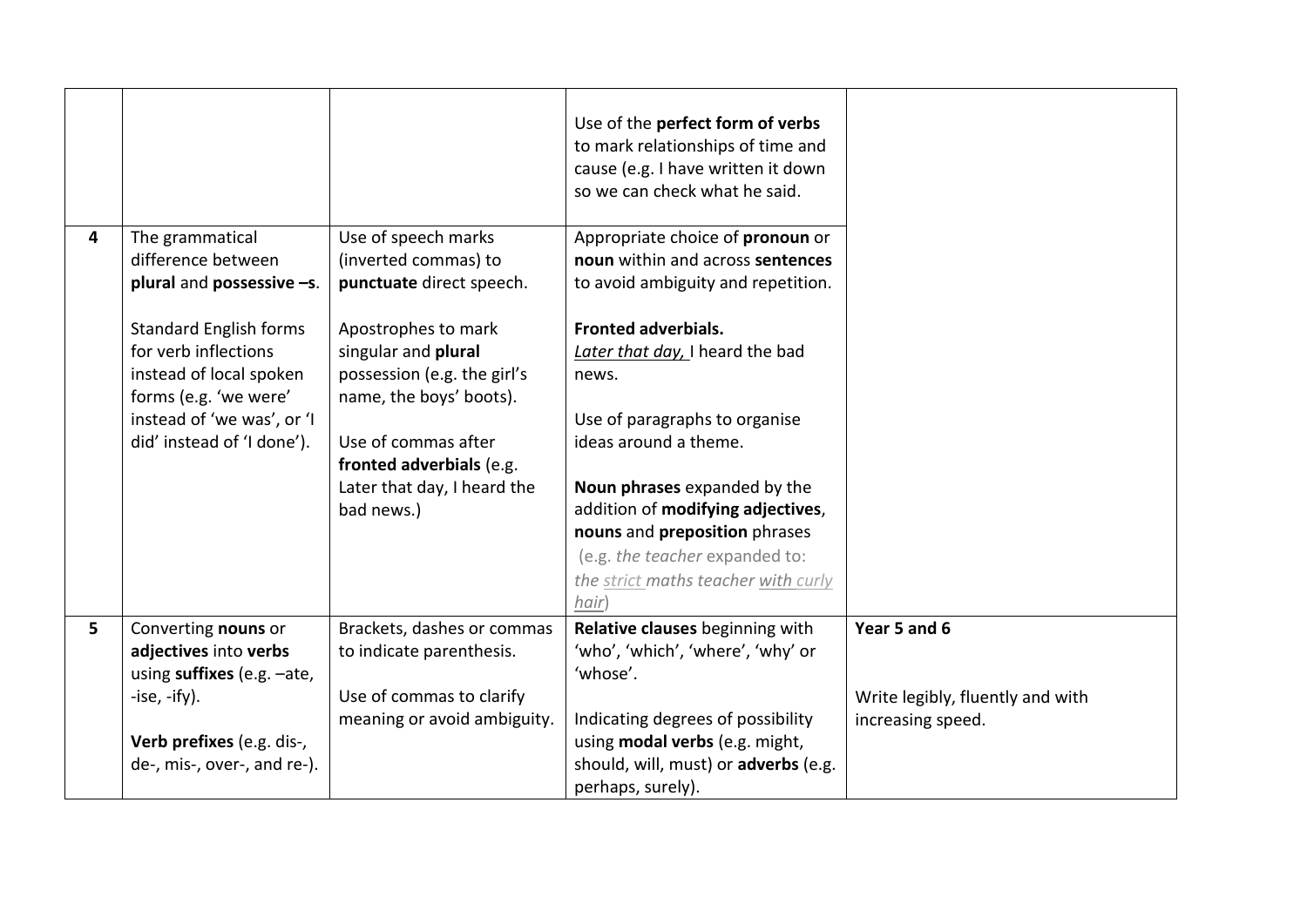|   |                             |                              | Devices to build cohesion within a    |  |
|---|-----------------------------|------------------------------|---------------------------------------|--|
|   |                             |                              | paragraph (e.g. then, after that,     |  |
|   |                             |                              | this, firstly).                       |  |
|   |                             |                              |                                       |  |
|   |                             |                              | Linking ideas across paragraphs       |  |
|   |                             |                              | using adverbials of time (e.g.        |  |
|   |                             |                              | later), place (e.g. nearby) and       |  |
|   |                             |                              |                                       |  |
|   |                             |                              | number (e.g. secondly).               |  |
| 6 | The difference between      | Use of the semi-colon, colon | Use of the passive voice to affect    |  |
|   | vocabulary typical of       | and dash to indicate a       | the presentation of information in    |  |
|   | informal speech and         | stronger subdivision of a    | a sentence (e.g. 'I broke the         |  |
|   | vocabulary appropriate      | sentence than a comma.       | window in the greenhouse' versus      |  |
|   | for formal speech and       |                              | 'The window in the greenhouse         |  |
|   | writing (e.g. 'said' versus | Punctuation of bullet points | was broken').                         |  |
|   | 'reported', 'alleged' or    | to list information.         |                                       |  |
|   | 'claimed' in formal         |                              | Expanded noun phrases to convey       |  |
|   | speech or writing).         | How hyphens can be used to   | complicated information concisely     |  |
|   |                             | avoid ambiguity (e.g. 'man   | (e.g. 'the boy that jumped over       |  |
|   |                             | eating shark' versus 'man-   | the fence is over there' or 'the fact |  |
|   |                             | eating shark', or 'recover'  | that it was raining meant the end     |  |
|   |                             | versus 're-cover').          | of sports day').                      |  |
|   |                             |                              |                                       |  |
|   |                             |                              | The difference between structures     |  |
|   |                             |                              | typical of informal speech and        |  |
|   |                             |                              | structures appropriate for formal     |  |
|   |                             |                              | speech and writing (such as the       |  |
|   |                             |                              | use of question tags, e.g. 'He's      |  |
|   |                             |                              | your friend, isn't he?', or the use   |  |
|   |                             |                              | of the subjunctive in some very       |  |
|   |                             |                              | formal writing and speech).           |  |
|   |                             |                              | Linking ideas across paragraphs       |  |
|   |                             |                              | using a wider range of cohesive       |  |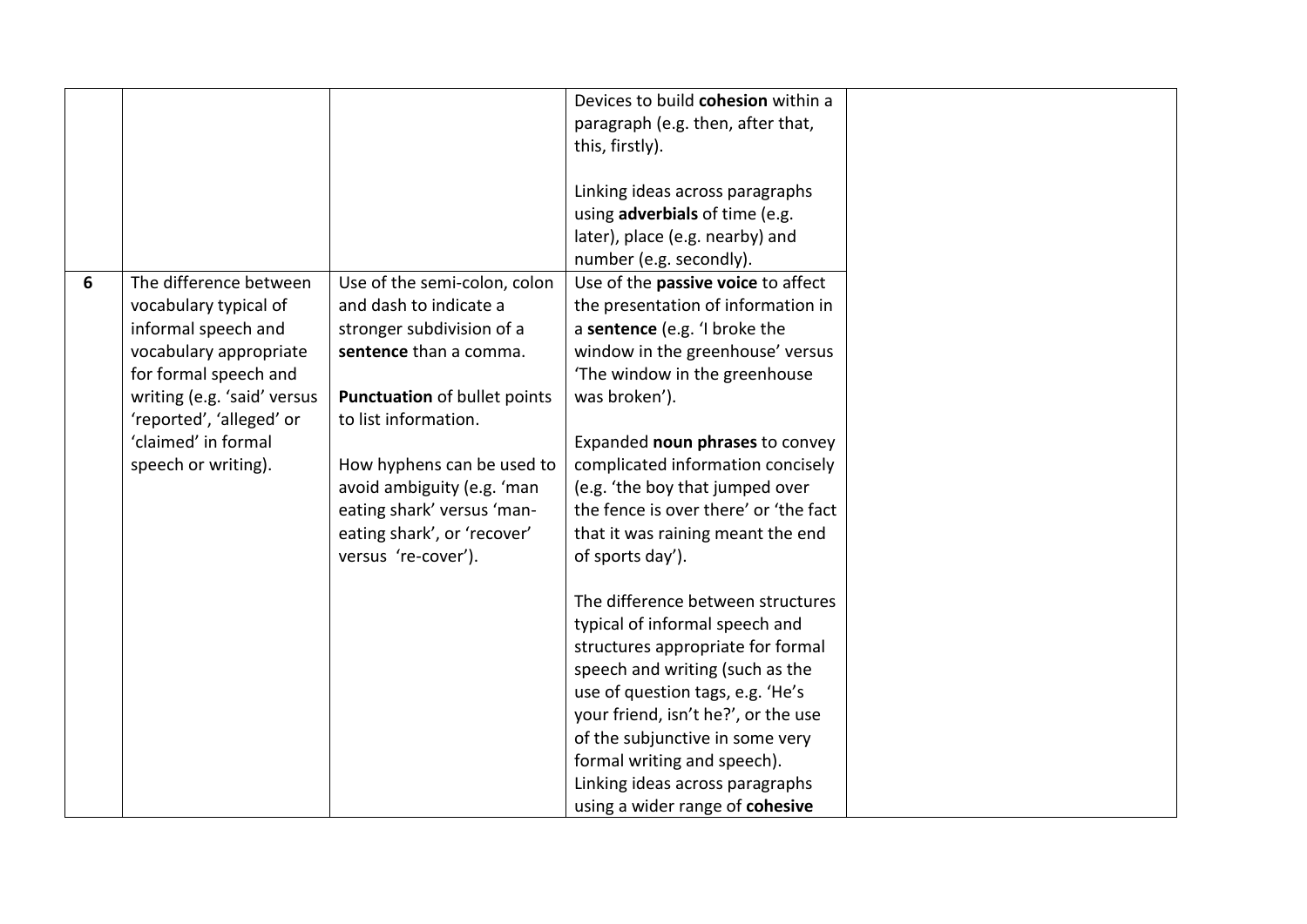|  | devices: semantic cohesion (e.g.    |
|--|-------------------------------------|
|  | repetition of a word or phrase),    |
|  | grammatical connections (e.g. the   |
|  | use of adverbials such as 'on the   |
|  | other hand', 'in contrast' or 'as a |
|  | consequence), and elision.          |
|  | Layout devices, such as headings,   |
|  | sub-headings, columns, bullets or   |
|  | tables to structure text.           |

## **Word list for years 3 and 4**

accident(ally) actual(ly) address answer appear arrive believe bicycle breath breathe build busy/business calendar caught centre century certain

circle complete consider continue decide describe different difficult disappear early earth eight/eighth enough exercise experience experiment extreme

famous favourite February forward(s) fruit grammar group guard guide heard heart height history imagine increase

island knowledge learn length library material medicine mention minute natural naughty notice occasion(ally) often opposite ordinary particular

peculiar perhaps popular position possess(ion) possible potatoes pressure probably promise purpose quarter question recent regular reign remember

sentence separate special straight strange strength suppose surprise therefore though/although thought through various weight woman/women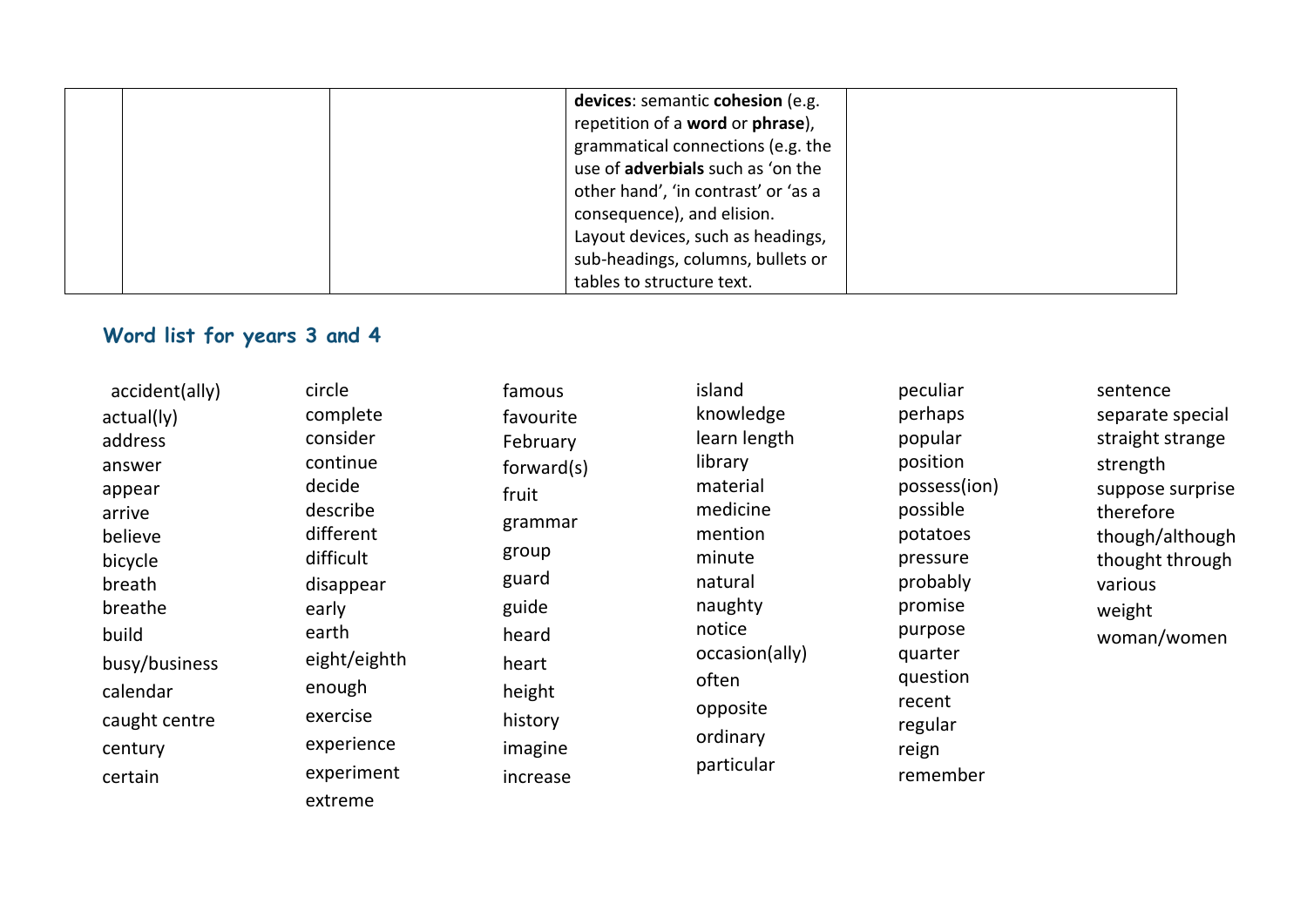important interest

**Word list for years 5 and 6**